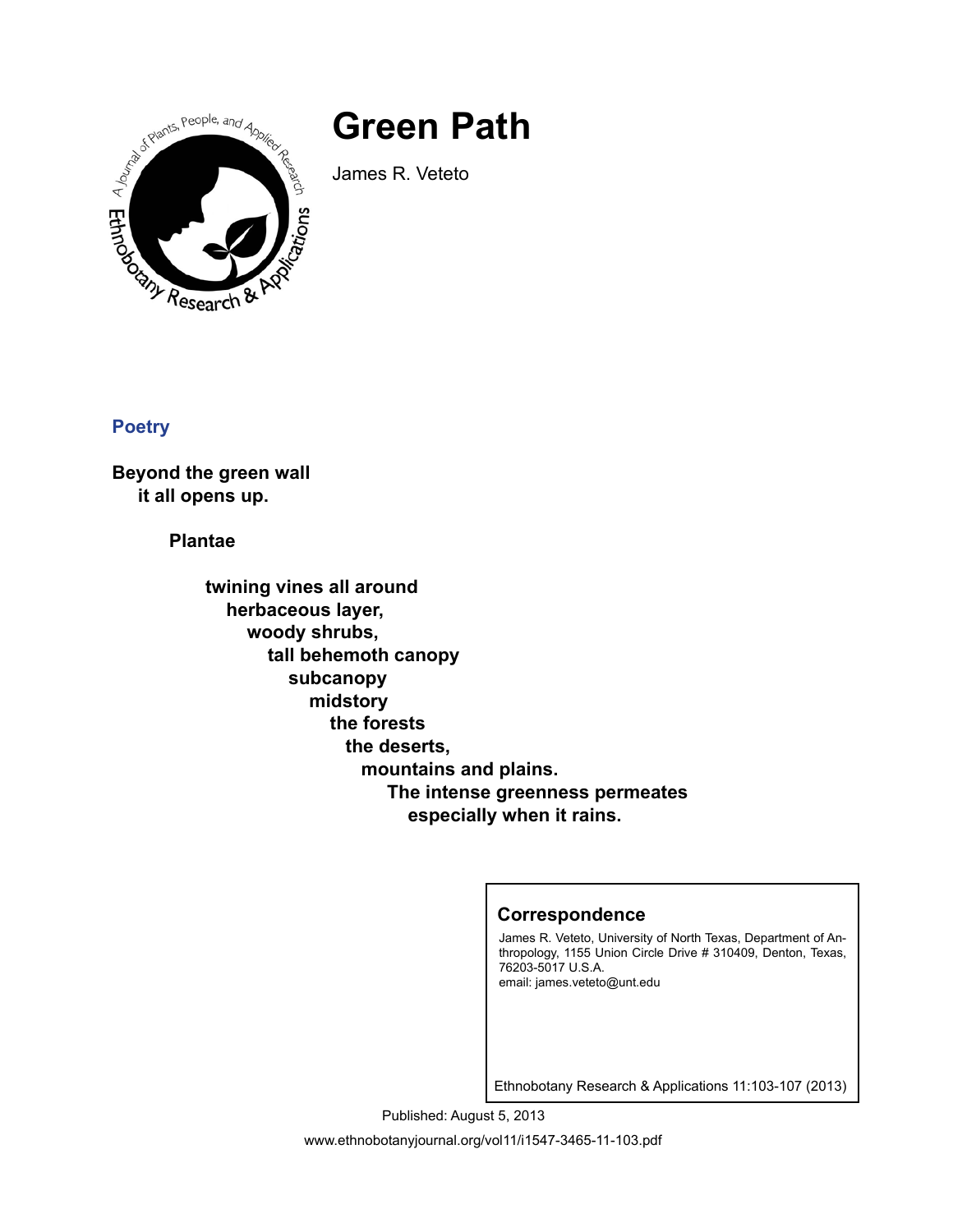**Spore plants, no vascular system ―mosses and liverworts sphagnum, highly acidic, antibiotic bodies of trees, animals, humans preserved perfectly in peat bog past**

> **Vascular sporophytes, the ancient; club moss, horsetail, and ferns standing upright, reaching for sky first forests of hundred foot horsetail trees Spores dropping to the ground, in thallus male and female organs unite**

> > **Gymnosperms, naked seeds pines, cypress, gingko, sequoia crusty old acid-loving needle spreading beings**

**Angiosperms, the flowering ones,**

 **seeds tucked tight or loose in nourishing ovary.**

 **Where the real diversity is**

 **―stop and smell the flowers—**

 **Over 250,000 species worldwide.**

 **The Greenman peeks out from the forest, his beard rife with foliage IS the forest, his likeness in trees and other green beings, a spirit, many spirits, when we get calm and connect, we are him and he us.**

> **And then his brothers and sisters, the ents, shepherds of trees, Tolkien knew them well. Tall oaks and strident ash. Keen basswood and nutty hickory. Nurturing the ecosystems, order in chaos.**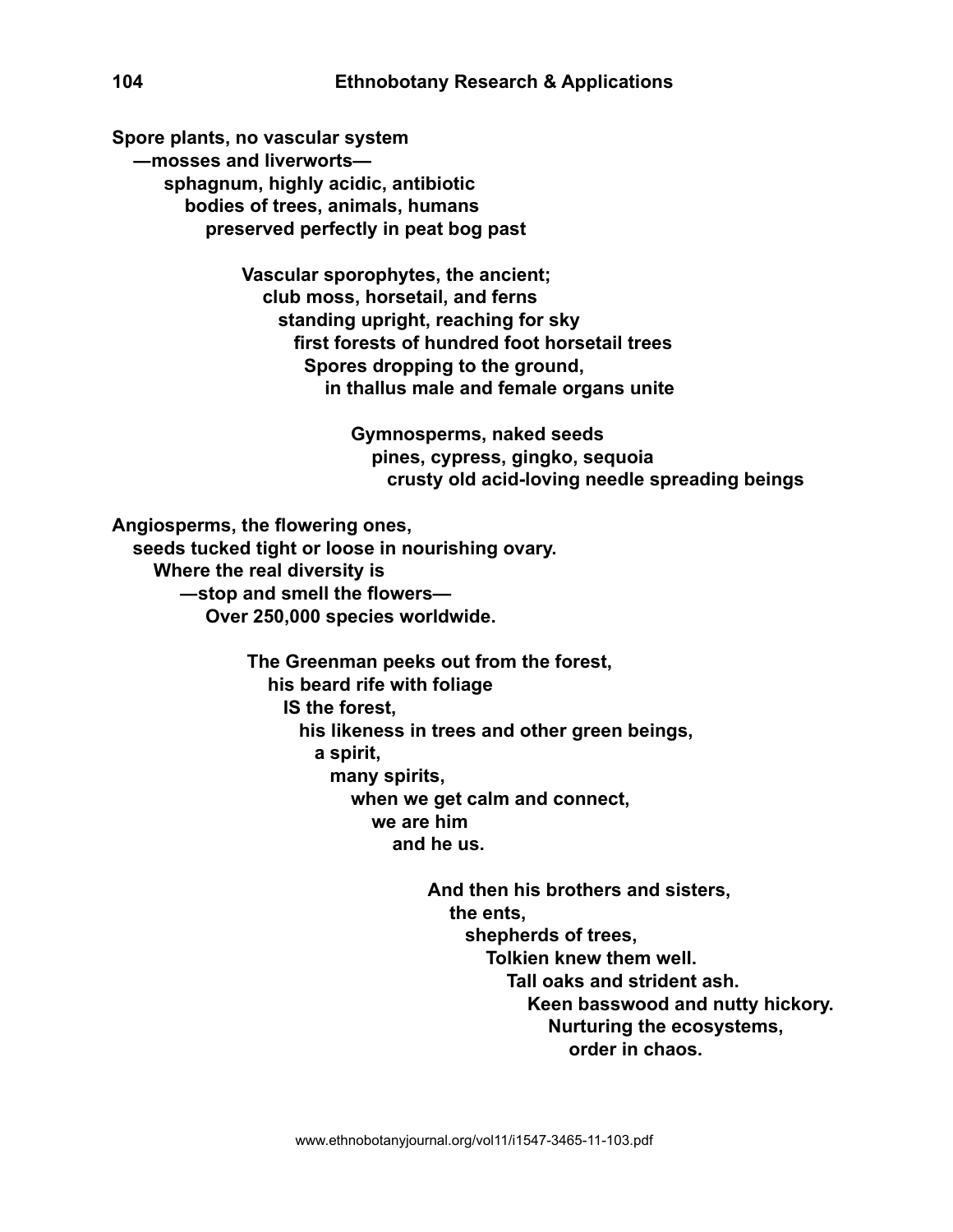**The trees gave the Celts ogham, a sacred alphabet, each rune corresponding to a green being and they defended the wizard Gwydion in the Cad Goddeu, battle of the trees a poem encapsulating magical system, trees standing for letters corresponding to finger tips on the hands the origins of casting spells all bequeathed by plantae, the green ones, to ancient practitioners on the green path.**

> **The Cherokee say that in ancient times humans overhunted the animals, upsetting the balance of the natural world. The animals gave us disease in revenge. But the plants felt pity on us, they loved humankind. For every disease they created a cure in their body. An ancient herbal book for us to decipher and cherish.**

**Old Odin sacrificed himself nine days and nights upon the world tree Yggdrasil when he tasted Oderrerir, the sacred poetic mead, he was given nine magical songs and nine magical runes. The birth of poetry and magic for all those who will listen.**

> **Elixir meads made from flowers, stems, fruits; buds, leaves, and root. Sweet birch, sassafras, paw paw, sweet cicely, wormwood, chicory, black locust, St. John's wort Sambucinnia meads made to mood and season each one its own and the green mind wanders the dimensions.**

 **Food → Medicine → Hallucinogen → Poison a continuum a path and a path and a path and a path every winding, ever flowing**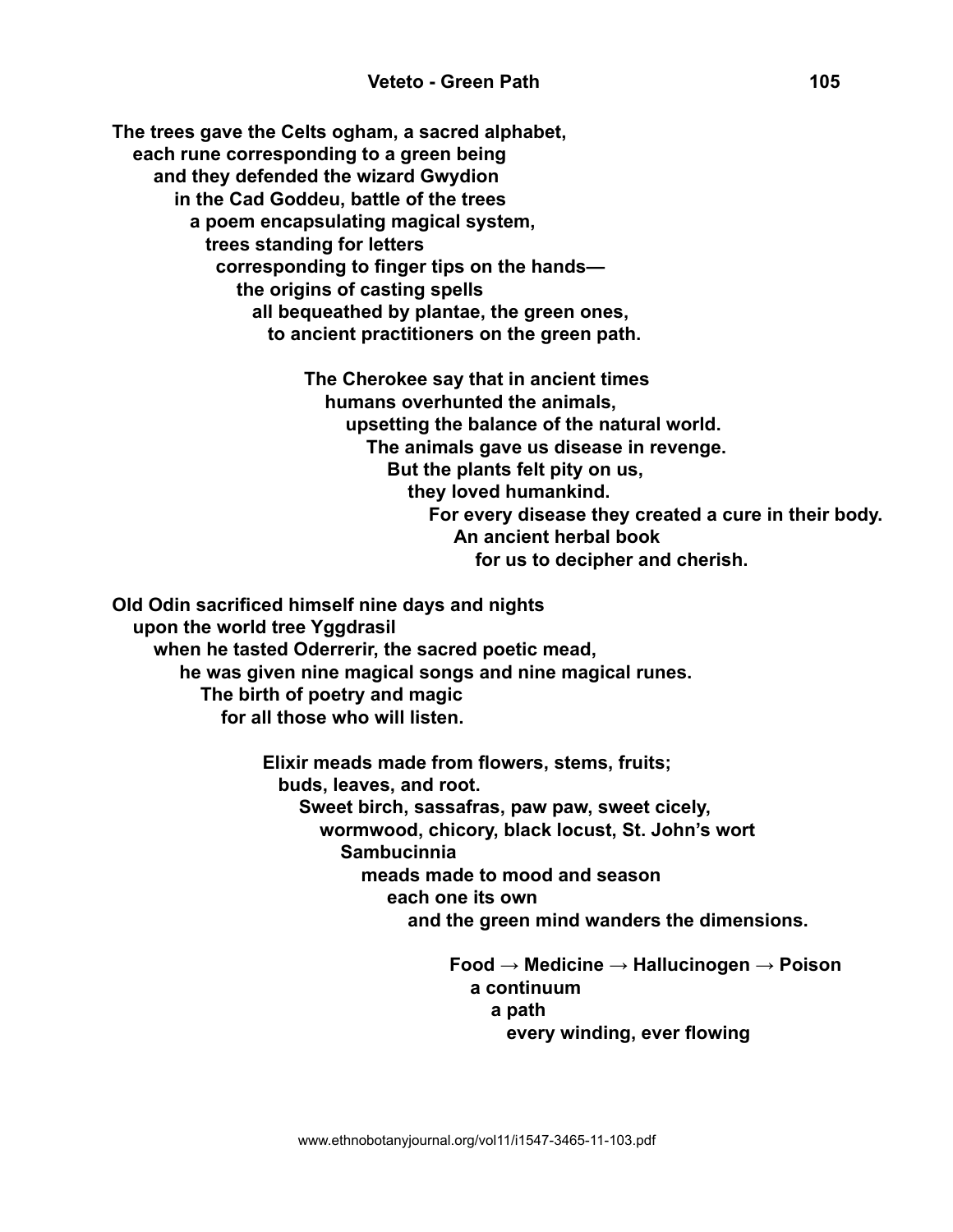**Psychotropics―now that's a wild ride there. travelers must be aware. Mother Earth breathes and spirits talk the plants listen and the trees walk. Lady Cannabis Jane an entry way heightens the senses, the perceptions a gateway within to moss-covered oak pathways, a widened lens. The ears hear beautiful music in the wind rustling leaves, blowing branches, clattering bamboo, ringing true.**

**Mescaline will have you talking to spirits straightaway. Mellow oneness pathways open to divine. Grandfather peyote, granddaughter San Pedro best to go on the journey with a trusted group of fellow travelers. Yet, the myriad living beings can help you along solo too. Never alone on the path. There are angels here and demons too.**

> **Tread lightly and give thanks on the psychotropic path.**

> > **The Hopi met Masau, a robed Katchina-God with a simple digging stick and satchel of seeds in ancient times after many years of wandering. They agreed to follow his simple way of life ―the birth of agriculture― sowing their 'three sisters' in desert washes and dancing to the Gods for rain.**

**Agrobiodiversity, the myriad variation of human and spirit hands the generations through creating vegetables and fruits of every shape, color, and size.**